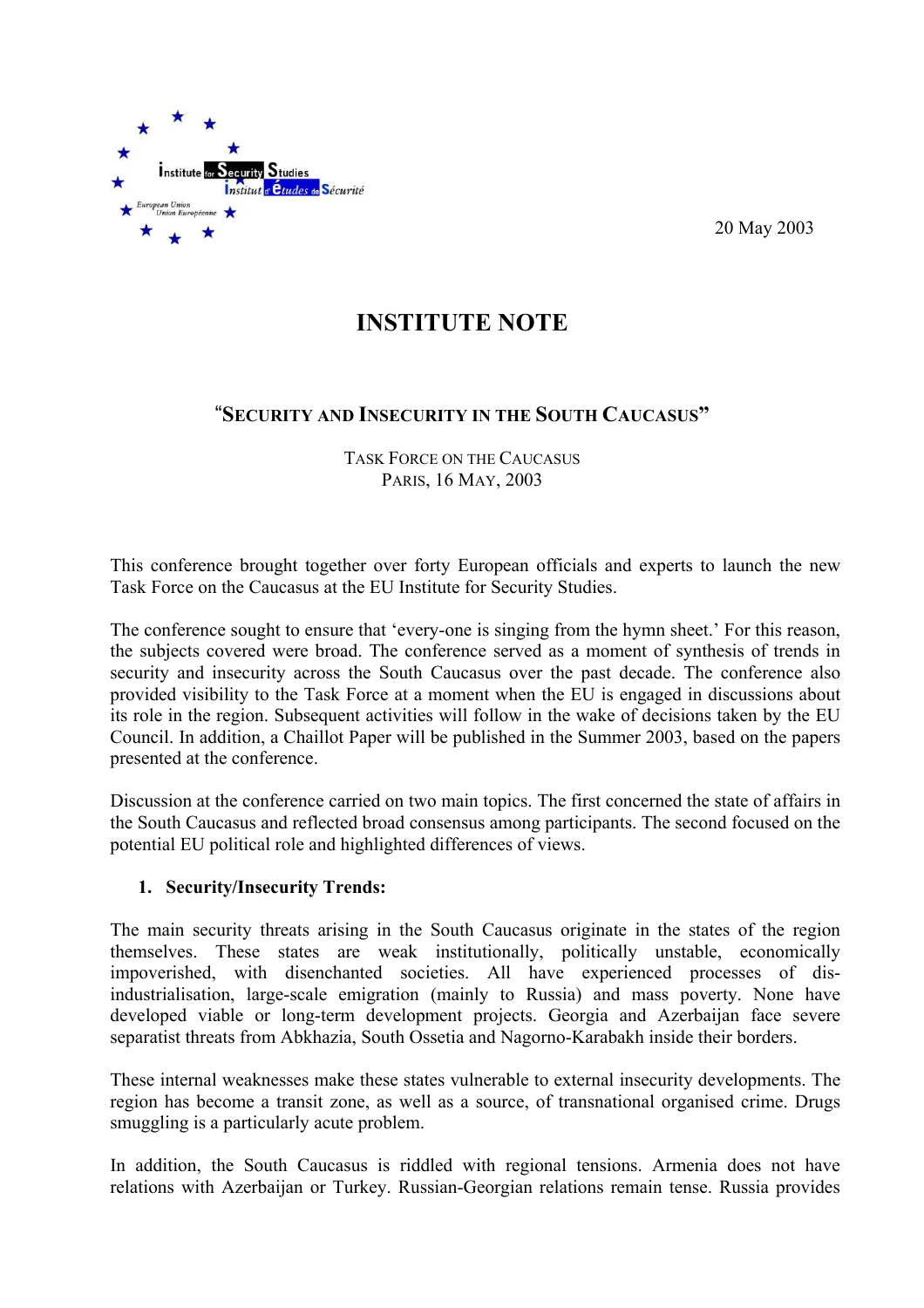military support to its Armenian ally, while Turkey is engaged in military terms in Azerbaijan and Georgia.

The South Caucasus cannot be separated the North Caucasus inside the Russian federation. The ongoing conflict in Chechnya has spilled over already into Georgia (cf. Russian bombings in the Pankisi Gorge in August 2002). At the wider level, the radicalisation of Chechen militants in their struggle with Moscow may affect the broader Caucasian region.

Regarding the United States, in the wake of 11 September, the US military presence has changed also in the region, with closer ties to Azerbaijan and the launch of a Train and Equip programme in Georgia.

## **2. A EU Role:**

A consensus emerged at the conference on the EU's security interests in the South Caucasus. These included:

- a) Ensuring energy security;
- b) Preventing the aggravation of a range of soft threats (organised crime, illegal migration, health deterioration) in a region soon to be on the EU's borders;
- c) Promoting environmental safety (especially regarding the Medzamor Plant, and the Black Sea, as a future 'EU lake');
- d) Preventing the rise of international terrorism, using the South Caucasus as a host;
- e) Preventing renewed fighting in the region's conflicts.

There was debate on whether the EU can bring value-added at the political level to conflict resolution in the region.

- a) Some arguments noted that the field is already crowded in the region, with the presence of the UN, the OSCE, NATO, and a number of important states, including member states, deeply engaged. Moreover, there has been little progress towards resolution in the region's conflict, despite extensive engagement by the international community;
- b) On the other hand, it was argued that the EU has little choice but to become more involved politically. The EU's assistance to the region over the last decade has been ineffective because of the absence of coordinating political role. The EU should do what it does best, that is, provide a long-term and holistic approach to the conflicts and offer the prospect of rehabilitation support. Compared to other organisations, the EU is seen also as impartial and more 'benign.' Finally, the three South Caucasus states are demandeurs for a greater EU role.

The debate then fixed on the parameters of a greater EU political role. Consensus emerged quickly that:

- a) The EU should not act alone, but as a complement to the activities of other organisations and states, with the *Quartet* noted as a model to be emulated for international coordination;
- b) The EU should avoid raising expectations about its presence;
- c) The EU should recognise the limits of what it should seek to do;